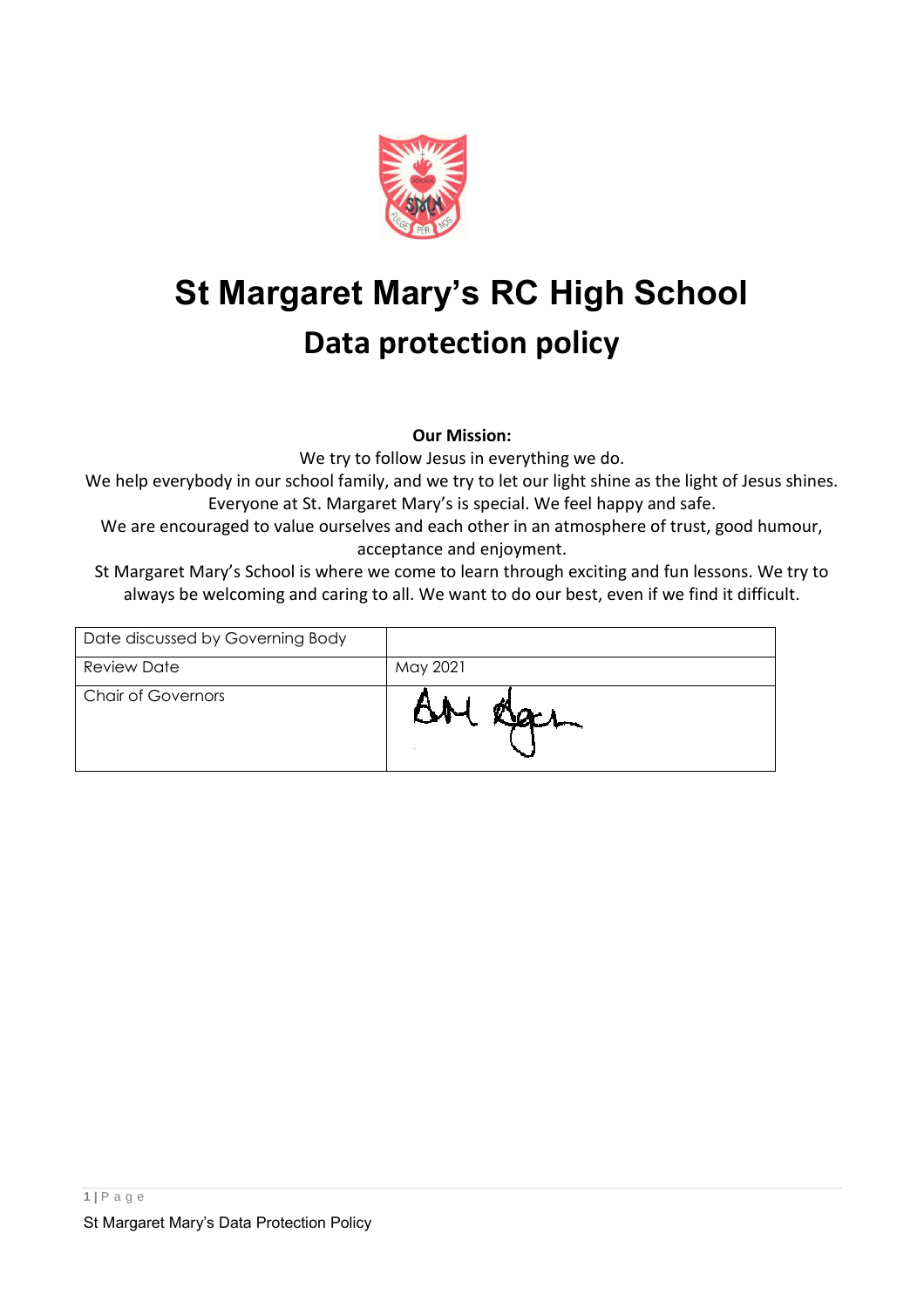#### **Contents**

## <span id="page-1-0"></span>**1. Aims**

Our school aims to ensure that all personal data collected about staff, pupils, parents, governors, visitors and other individuals is collected, stored and processed in accordance with the [General Data Protection Regulation](https://eur-lex.europa.eu/legal-content/EN/TXT/?qid=1528874672298&uri=CELEX:02016R0679-20160504) (EU) 2016/679 (GDPR) and the Data [Protection Act 2018 \(DPA 2018\).](http://www.legislation.gov.uk/ukpga/2018/12/contents/enacted)

This policy applies to all personal data, regardless of whether it is in paper or electronic format.

## <span id="page-1-1"></span>**2. Legislation and guidance**

This policy meets the requirements of the GDPR and the DPA 2018. It is based on guidance published by the Information Commissioner's Office (ICO) on the [GDPR.](https://ico.org.uk/for-organisations/guide-to-the-general-data-protection-regulation-gdpr/)

It also reflects the ICO's [code of practice](https://ico.org.uk/media/for-organisations/documents/1542/cctv-code-of-practice.pdf) for the use of surveillance cameras and personal information.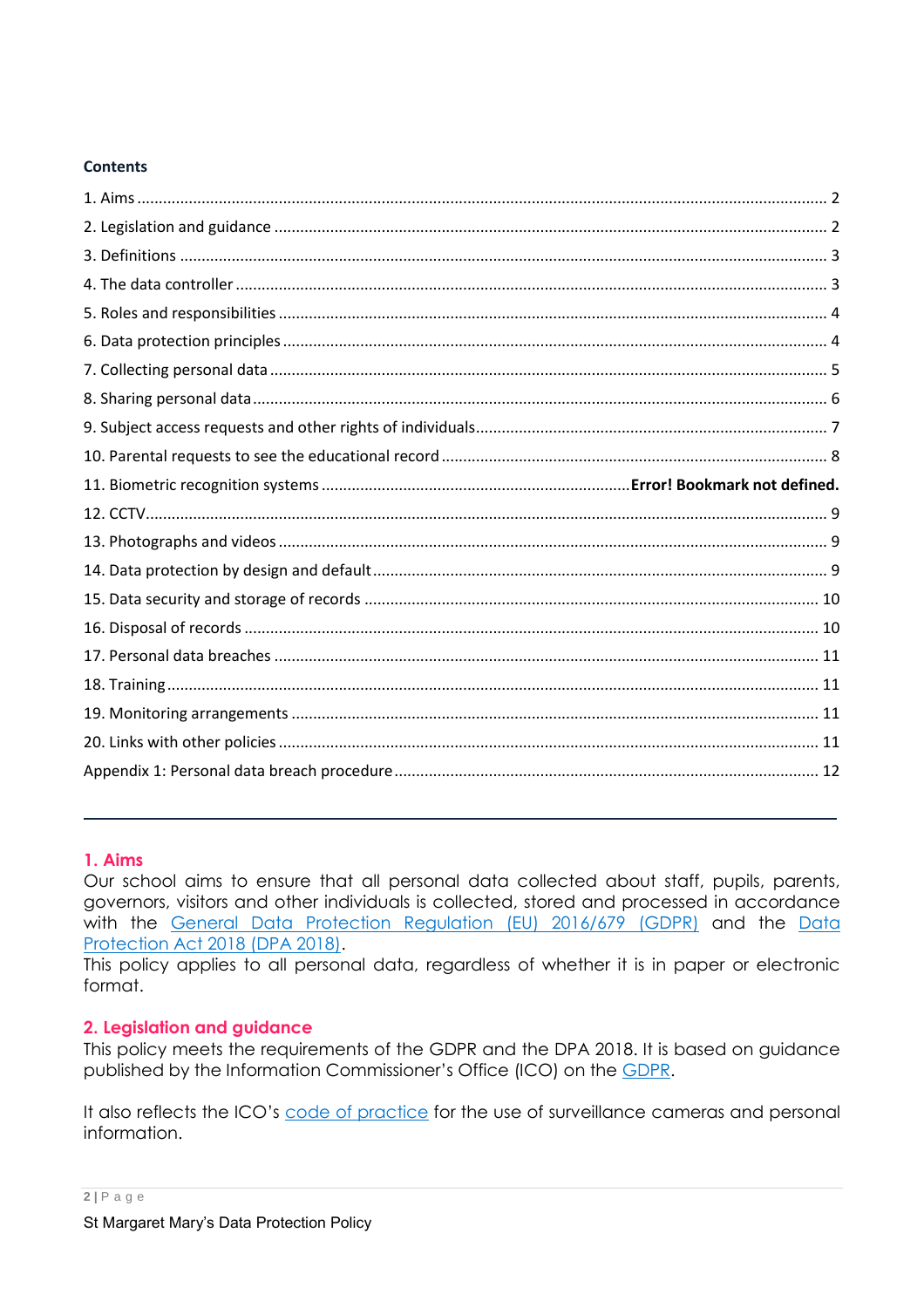In addition, this policy complies with regulation 5 of the **Education (Pupil Information)** [\(England\) Regulations 2005](http://www.legislation.gov.uk/uksi/2005/1437/regulation/5/made), which gives parents the right of access to their child's educational record.

| V. PVIIIIIIVIIJ                               |                                                                                                                                                                                                                                                                                                                                                                                                                                                     |  |
|-----------------------------------------------|-----------------------------------------------------------------------------------------------------------------------------------------------------------------------------------------------------------------------------------------------------------------------------------------------------------------------------------------------------------------------------------------------------------------------------------------------------|--|
| <b>TERM</b>                                   | <b>DEFINITION</b>                                                                                                                                                                                                                                                                                                                                                                                                                                   |  |
| <b>Personal data</b>                          | Any information relating to an identified, or<br>identifiable, living individual.<br>This may include the individual's:<br>> Name (including initials)<br>>Identification number<br>>Location data<br>> Online identifier, such as a username<br>It may also include factors specific to the<br>individual's physical, physiological, genetic, mental,<br>economic, cultural or social identity.                                                    |  |
| <b>Special categories of personal</b><br>data | Personal data which is more sensitive and so needs<br>more protection, including information about an<br>individual's:<br>> Racial or ethnic origin<br>> Political opinions<br>> Religious or philosophical beliefs<br>> Trade union membership<br>$\sum$ Genetics<br>> Biometrics (such as fingerprints, retina and iris<br>patterns), where used for identification purposes<br>> Health - physical or mental<br>> Sex life or sexual orientation |  |
| Processing                                    | Anything done to personal data, such as collecting,<br>recording, organising, structuring, storing, adapting,<br>altering, retrieving, using, disseminating, erasing or<br>destroying.<br>Processing can be automated or manual.                                                                                                                                                                                                                    |  |
| Data subject                                  | The identified or identifiable individual whose<br>personal data is held or processed.                                                                                                                                                                                                                                                                                                                                                              |  |
| Data controller                               | A person or organisation that determines the<br>purposes and the means of processing of personal<br>data.                                                                                                                                                                                                                                                                                                                                           |  |
| Data processor                                | A person or other body, other than an employee of<br>the data controller, who processes personal data on<br>behalf of the data controller.                                                                                                                                                                                                                                                                                                          |  |
| Personal data breach                          | A breach of security leading to the accidental or<br>unlawful destruction, loss, alteration, unauthorised<br>disclosure of, or access to, personal data.                                                                                                                                                                                                                                                                                            |  |

## <span id="page-2-0"></span>**3. Definitions**

#### <span id="page-2-1"></span>**4. The data controller**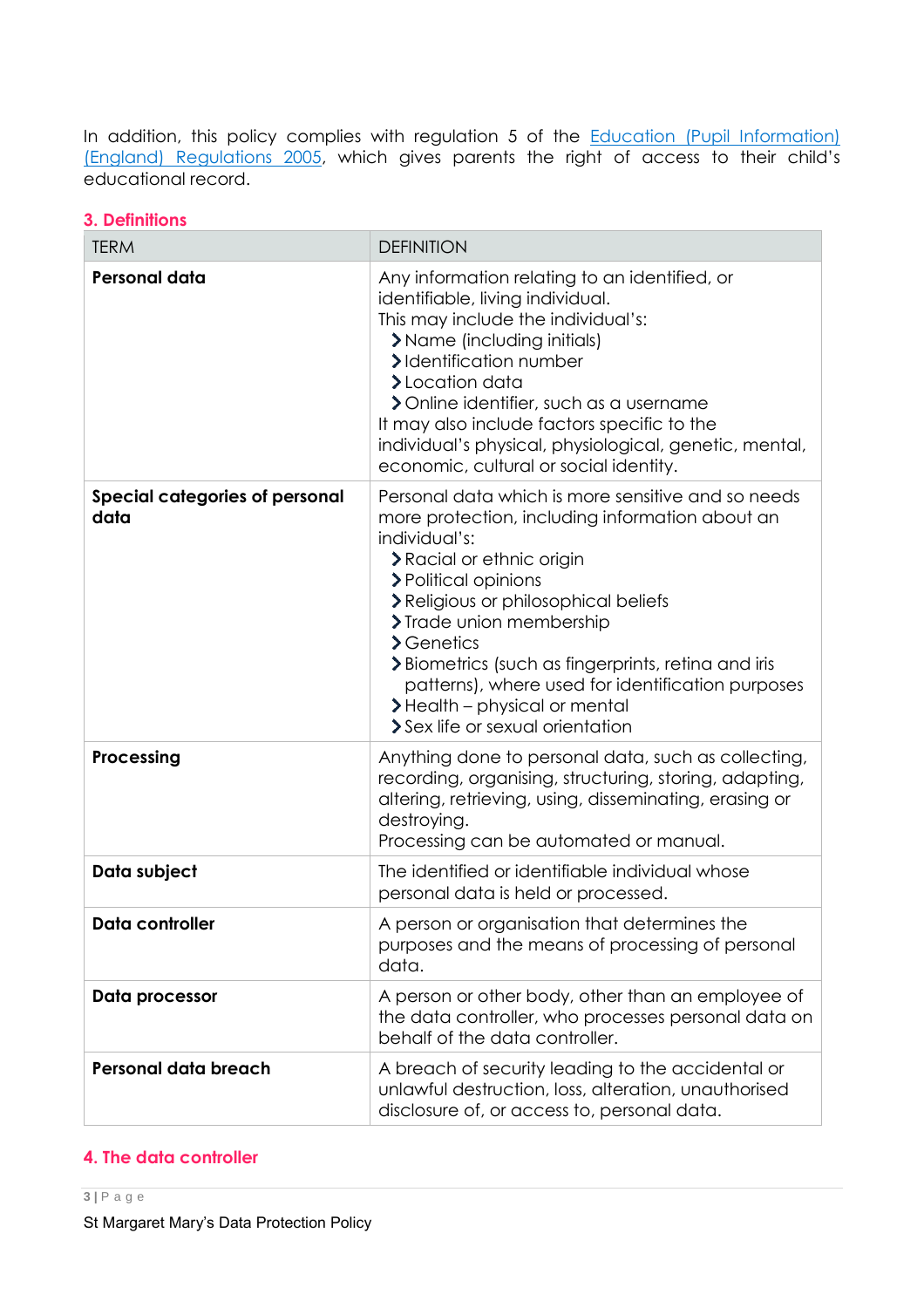Our school processes personal data relating to parents, pupils, staff, governors, visitors and others, and therefore is a data controller.

The school is registered with the ICO as legally required.

## <span id="page-3-0"></span>**5. Roles and responsibilities**

This policy applies to **all staff** employed by our school, and to external organisations or individuals working on our behalf. Staff who do not comply with this policy may face disciplinary action.

## **5.1 Governing board**

The governing board has overall responsibility for ensuring that our school complies with all relevant data protection obligations.

## **5.2 Data protection officer**

The data protection officer (DPO) is responsible for overseeing the implementation of this policy, monitoring our compliance with data protection law, and developing related policies and guidelines where applicable.

They will provide an annual report of their activities directly to the governing board and, where relevant, report to the board their advice and recommendations on school data protection issues.

The DPO is also the first point of contact for individuals whose data the school processes, and for the ICO.

Full details of the DPO's responsibilities are set out in their job description.

Our DPO is Blaine Emmett and is contactable via [blaine.emmett@manchester.gov.uk](mailto:blaine.emmett@manchester.gov.uk)

## **5.3 Headteacher**

The headteacher acts as the representative of the data controller on a day-to-day basis.

## **5.4 All staff**

Staff are responsible for:

- Collecting, storing and processing any personal data in accordance with this policy
- Informing the school of any changes to their personal data, such as a change of address Contacting the DPO in the following circumstances:
- With any questions about the operation of this policy, data protection law, retaining personal data or keeping personal data secure
	- o If they have any concerns that this policy is not being followed
	- o If they are unsure whether or not they have a lawful basis to use personal data in a particular way
	- o If they need to rely on or capture consent, draft a privacy notice, deal with data protection rights invoked by an individual, or transfer personal data outside the European Economic Area
	- o If there has been a data breach
	- o Whenever they are engaging in a new activity that may affect the privacy rights of individuals
	- o If they need help with any contracts or sharing personal data with third parties

## <span id="page-3-1"></span>**6. Data protection principles**

The GDPR is based on data protection principles that our school must comply with. The principles say that personal data must be:

#### **4 |** P a g e

St Margaret Mary's Data Protection Policy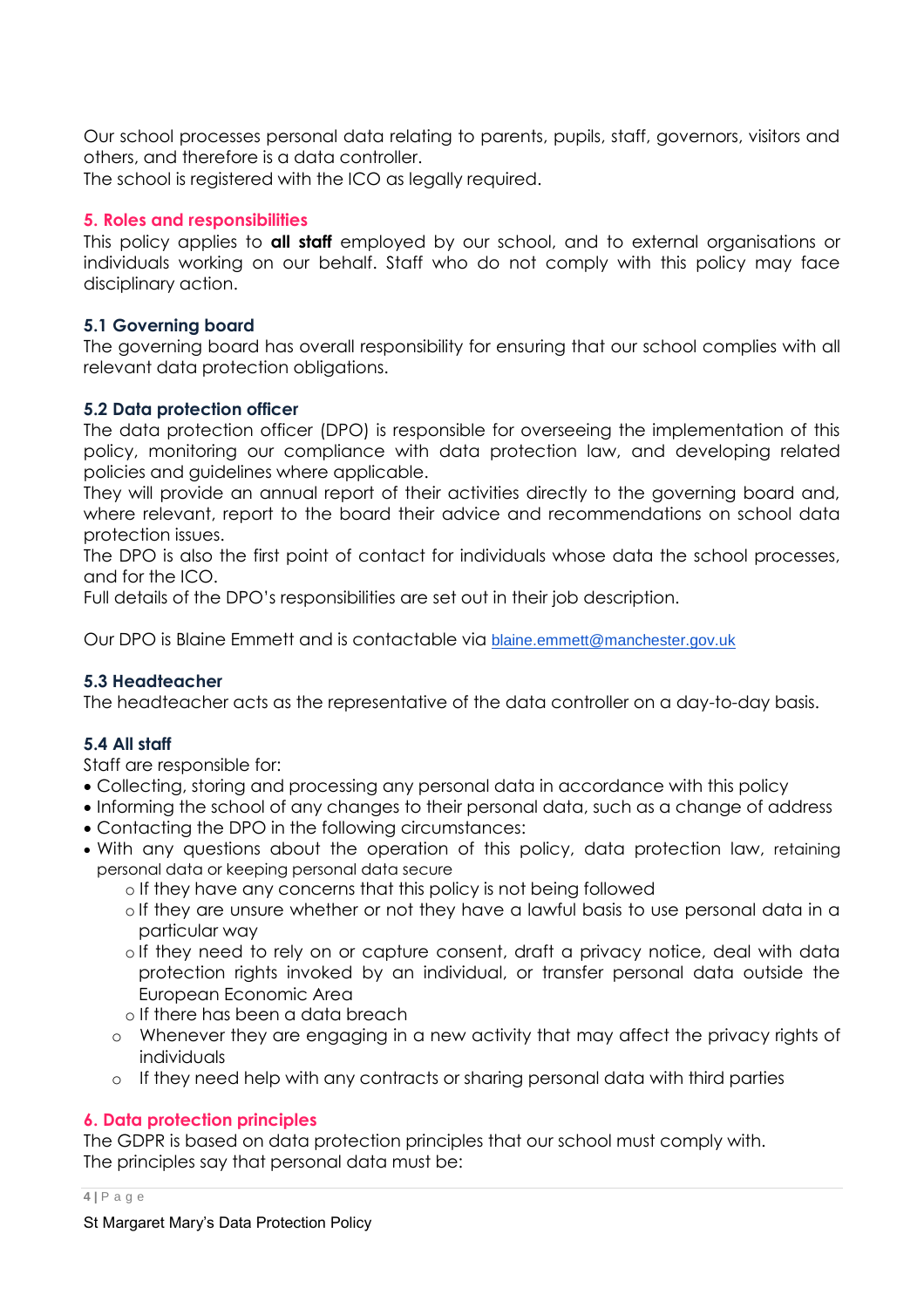- Processed lawfully, fairly and in a transparent manner
- Collected for specified, explicit and legitimate purposes
- Adequate, relevant and limited to what is necessary to fulfil the purposes for which it is processed
- Accurate and, where necessary, kept up to date
- Kept for no longer than is necessary for the purposes for which it is processed
- Processed in a way that ensures it is appropriately secure

This policy sets out how the school aims to comply with these principles.

## <span id="page-4-0"></span>**7. Collecting personal data**

## **7.1 Lawfulness, fairness and transparency**

We will only process personal data where we have one of 6 'lawful bases' (legal reasons) to do so under data protection law:

- The data needs to be processed so that the school can **fulfil a contract** with the individual, or the individual has asked the school to take specific steps before entering into a contract
- The data needs to be processed so that the school can **comply with a legal obligation**
- The data needs to be processed to ensure the **vital interests** of the individual or another person i.e. to protect someone's life
- The data needs to be processed so that the school, as a public authority, can **perform a task in the public interest or exercise its official authority**
- The data needs to be processed for the **legitimate interests** of the school (where the processing is not for any tasks the school performs as a public authority) or a third party, provided the individual's rights and freedoms are not overridden
- The individual (or their parent/carer when appropriate in the case of a pupil) has freely given clear **consent**

For special categories of personal data, we will also meet one of the special category conditions for processing under data protection law:

- The individual (or their parent/carer when appropriate in the case of a pupil) has given **explicit consent.**
- The data needs to be processed to perform or exercise obligations or rights in relation to **employment, social security or social protection law.**
- The data needs to be processed to ensure the **vital interests** of the individual or another person, where the individual is physically or legally incapable of giving consent.
- The data has already been made **manifestly public** by the individual.
- The data needs to be processed for the establishment, exercise or defence of **legal claims.**
- The data needs to be processed for reasons of **substantial public interest** as defined in leaislation.
- The data needs to be processed for **health or social care purposes**, and the processing is done by, or under the direction of, a health or social work professional or by any other person obliged to confidentiality under law.
- The data needs to be processed for **public health reasons**, and the processing is done by, or under the direction of, a health professional or by any other person obliged to confidentiality under law
- The data needs to be processed for **archiving purposes**, scientific or historical research purposes, or statistical purposes, and the processing is in the public interest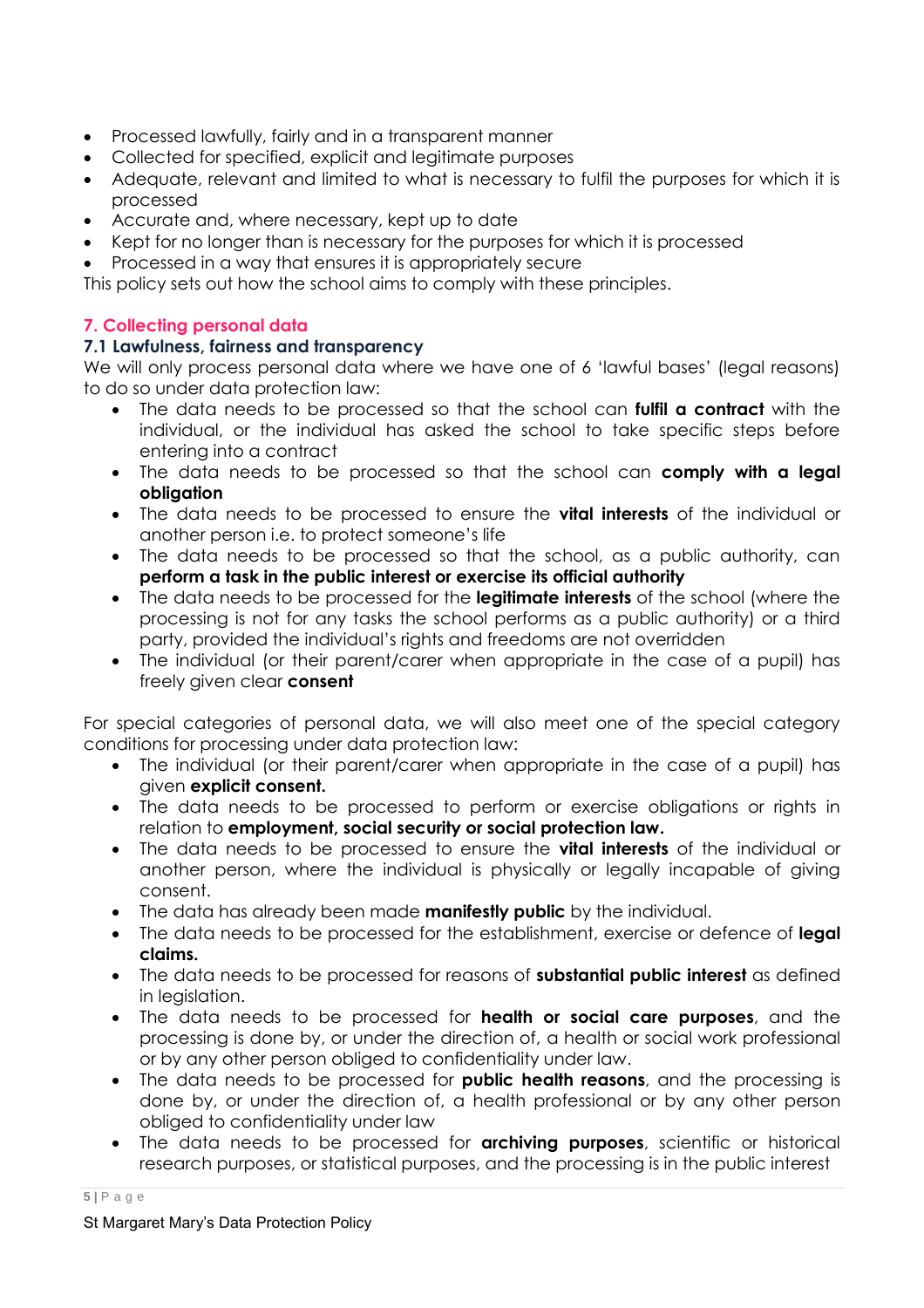- For criminal offence data, we will meet both a lawful basis and a condition set out under data protection law. Conditions include:
	- o The individual (or their parent/carer when appropriate in the case of a pupil) has given **consent**
	- o The data needs to be processed to ensure the **vital interests** of the individual or another person, where the individual is physically or legally incapable of giving consent
	- o The data has already been made **manifestly public** by the individual
	- o The data needs to be processed for or in connection with legal proceedings, to obtain legal advice, or for the establishment, exercise or defence of **legal rights**
	- o The data needs to be processed for reasons of **substantial public interest** as defined in legislation

Whenever we first collect personal data directly from individuals, we will provide them with the relevant information required by data protection law.

We will always consider the fairness of our data processing.

We will ensure we do not handle personal data in ways that individuals would not reasonably expect or use personal data in ways which have unjustified adverse effects on them.

## **7.2 Limitation, minimisation and accuracy**

We will only collect personal data for specified, explicit and legitimate reasons. We will explain these reasons to the individuals when we first collect their data.

If we want to use personal data for reasons other than those given when we first obtained it, we will inform the individuals concerned before we do so and seek consent where necessary.

Staff must only process personal data where it is necessary in order to do their jobs.

We will keep data accurate and, where necessary, up-to-date. Inaccurate data will be rectified or erased when appropriate.

In addition, when staff no longer need the personal data they hold, they must ensure it is deleted or anonymised. This will be done in accordance with the school's record retention schedule.

## <span id="page-5-0"></span>**8. Sharing personal data**

We will not normally share personal data with anyone else without consent, but there are certain circumstances where we may be required to do so. These include, but are not limited to, situations where:

- There is an issue with a pupil or parent/carer that puts the safety of our staff at risk
- We need to liaise with other agencies we will seek consent as necessary before doing this
- Our suppliers or contractors need data to enable us to provide services to our staff and pupils – for example, IT companies. When doing this, we will:
	- o Only appoint suppliers or contractors which can provide sufficient guarantees that they comply with data protection law
	- o Establish a contract with the supplier or contractor to ensure the fair and lawful processing of any personal data we share
	- o Only share data that the supplier or contractor needs to carry out their service

We will also share personal data with law enforcement and government bodies where we are legally required to do so.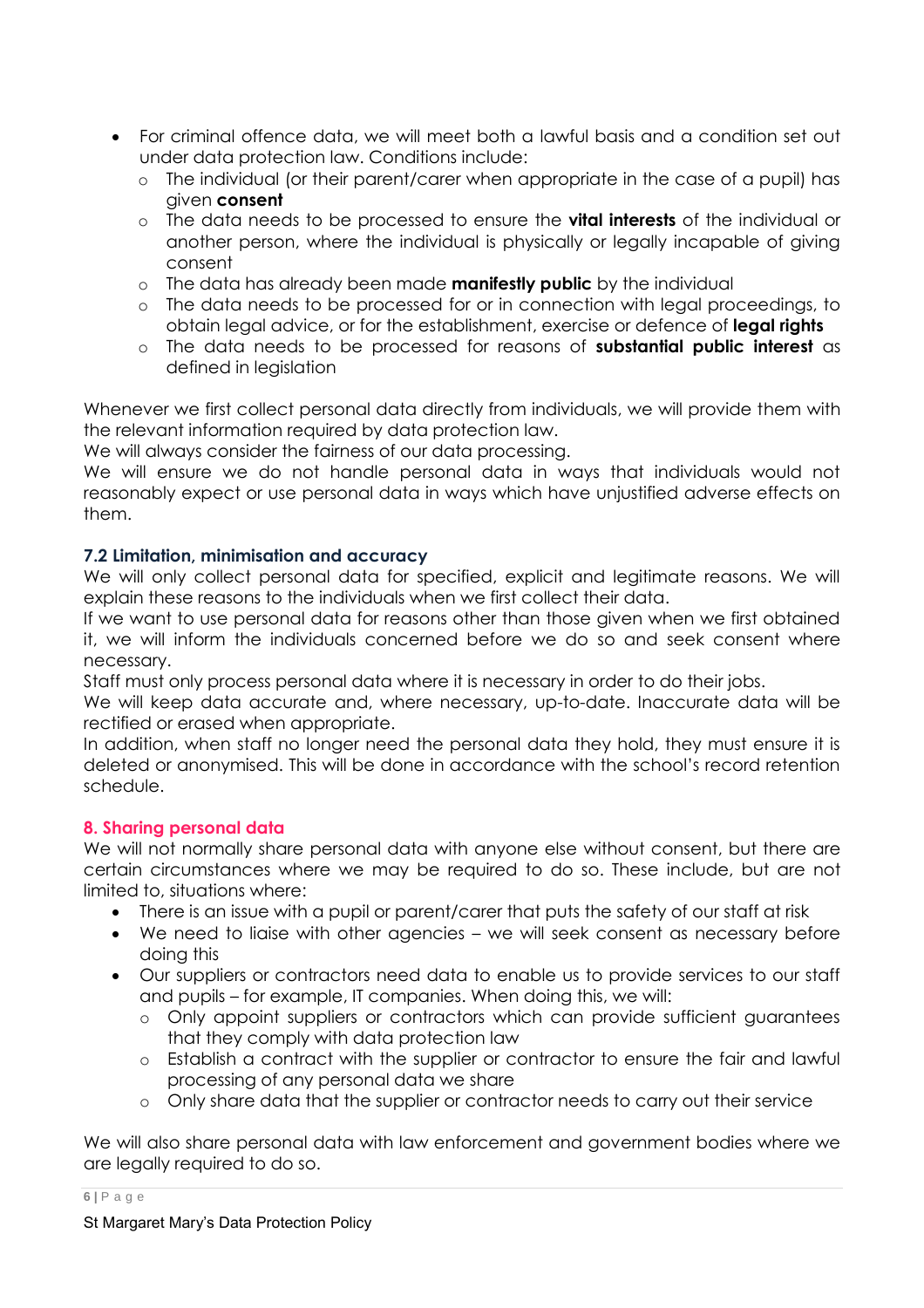We may also share personal data with emergency services and local authorities to help them to respond to an emergency situation that affects any of our pupils or staff.

Where we transfer personal data internationally, we will do so in accordance with data protection law.

## <span id="page-6-0"></span>**9. Subject access requests and other rights of individuals**

#### **9.1 Subject access requests**

Individuals have a right to make a 'subject access request' to gain access to personal information that the school holds about them. This includes:

- Confirmation that their personal data is being processed
- Access to a copy of the data
- The purposes of the data processing
- The categories of personal data concerned
- Who the data has been, or will be, shared with
- How long the data will be stored for, or if this isn't possible, the criteria used to determine this period
- Where relevant, the existence of the right to request rectification, erasure or restriction, or to object to such processing
- The right to lodge a complaint with the ICO or another supervisory authority
- The source of the data, if not the individual
- Whether any automated decision-making is being applied to their data, and what the significance and consequences of this might be for the individual
- The safeguards provided if the data is being transferred internationally

Subject access requests can be submitted in any form, but we may be able to respond to requests more quickly if they are made in writing and include:

- Name of individual
- Correspondence address
- Contact number and email address
- Details of the information requested

If staff receive a subject access request in any form they must immediately forward it to the DPO.

#### **9.2 Children and subject access requests**

Personal data about a child belongs to that child, and not the child's parents or carers. For a parent or carer to make a subject access request with respect to their child, the child must either be unable to understand their rights and the implications of a subject access request or have given their consent.

Children below the age of 12 are generally not regarded to be mature enough to understand their rights and the implications of a subject access request. Therefore, most subject access requests from parents or carers of pupils at our school may be granted without the express permission of the pupil. This is not a rule and a pupil's ability to understand their rights will always be judged on a case-by-case basis.

#### **9.3 Responding to subject access requests**

When responding to requests, we:

May ask the individual to provide 2 forms of identification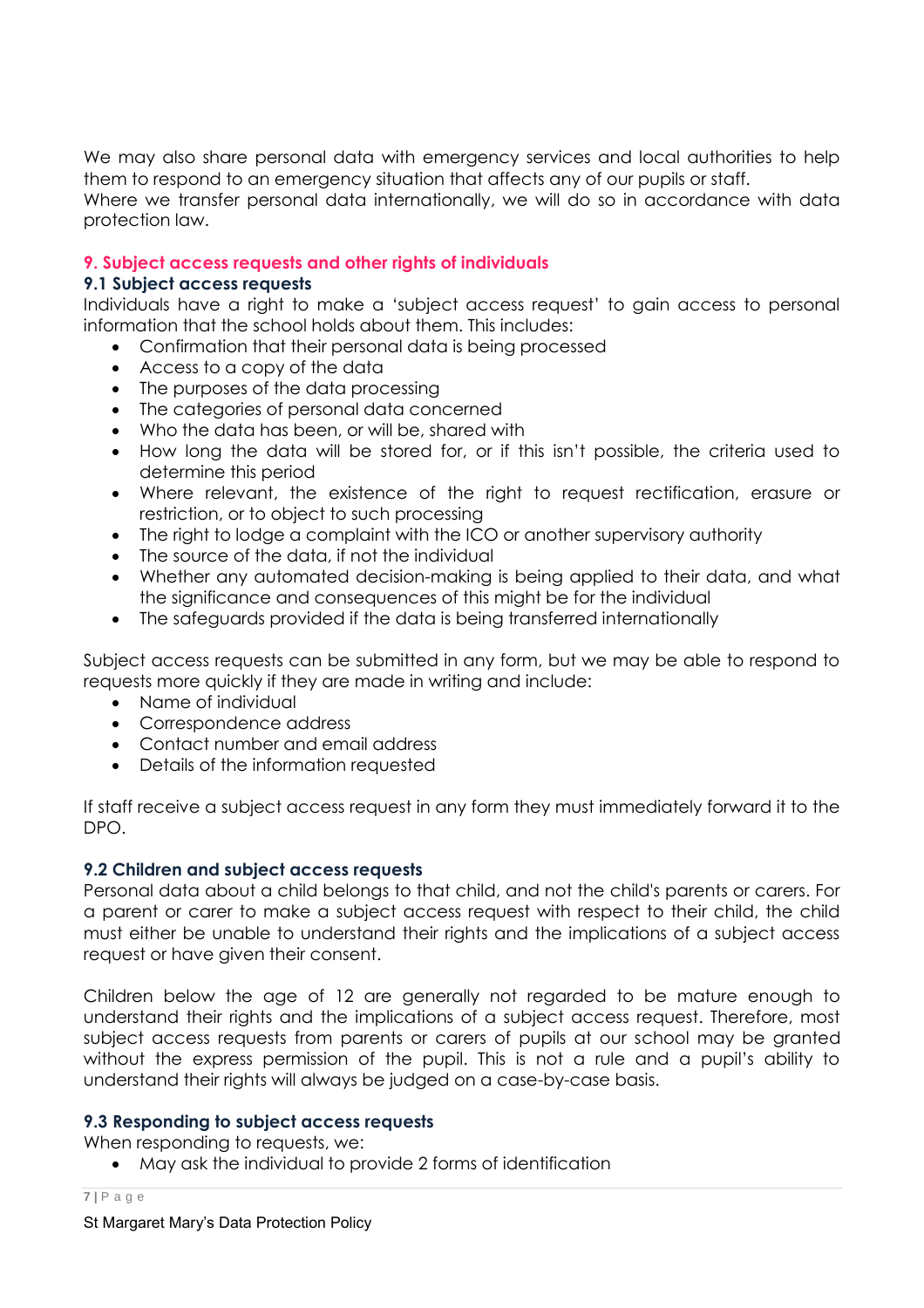- May contact the individual via phone to confirm the request was made
- Will respond without delay and within 1 month of receipt of the request (or receipt of the additional information needed to confirm identity, where relevant)
- Will provide the information free of charge
- May tell the individual we will comply within 3 months of receipt of the request, where a request is complex or numerous. We will inform the individual of this within 1 month, and explain why the extension is necessary

We may not disclose information for a variety of reasons, such as if it:

- Might cause serious harm to the physical or mental health of the pupil or another individual
- Would reveal that the child is being or has been abused, or is at risk of abuse, where the disclosure of that information would not be in the child's best interests
- Would include another person's personal data that we can't reasonably anonymise, and we don't have the other person's consent and it would be unreasonable to proceed without it
- Is part of certain sensitive documents, such as those related to crime, immigration, legal proceedings or legal professional privilege, management forecasts, negotiations, confidential references, or exam scripts

If the request is unfounded or excessive, we may refuse to act on it, or charge a reasonable fee to cover administrative costs. We will take into account whether the request is repetitive in nature when making this decision.

When we refuse a request, we will tell the individual why, and tell them they have the right to complain to the ICO or they can seek to enforce their subject access right through the courts.

## **9.4 Other data protection rights of the individual**

In addition to the right to make a subject access request (see above), and to receive information when we are collecting their data about how we use and process it (see section 7), individuals also have the right to:

- Withdraw their consent to processing at any time
- Ask us to rectify, erase or restrict processing of their personal data (in certain circumstances)
- Prevent use of their personal data for direct marketing
- Object to processing which has been justified on the basis of public interest, official authority or legitimate interests
- Challenge decisions based solely on automated decision making or profiling (i.e. making decisions or evaluating certain things about an individual based on their personal data with no human involvement)
- Be notified of a data breach (in certain circumstances)
- Make a complaint to the ICO
- Ask for their personal data to be transferred to a third party in a structured, commonly used and machine-readable format (in certain circumstances)

Individuals should submit any request to exercise these rights to the DPO. If staff receive such a request, they must immediately forward it to the DPO.

## <span id="page-7-0"></span>**10. Parental requests to see the educational record**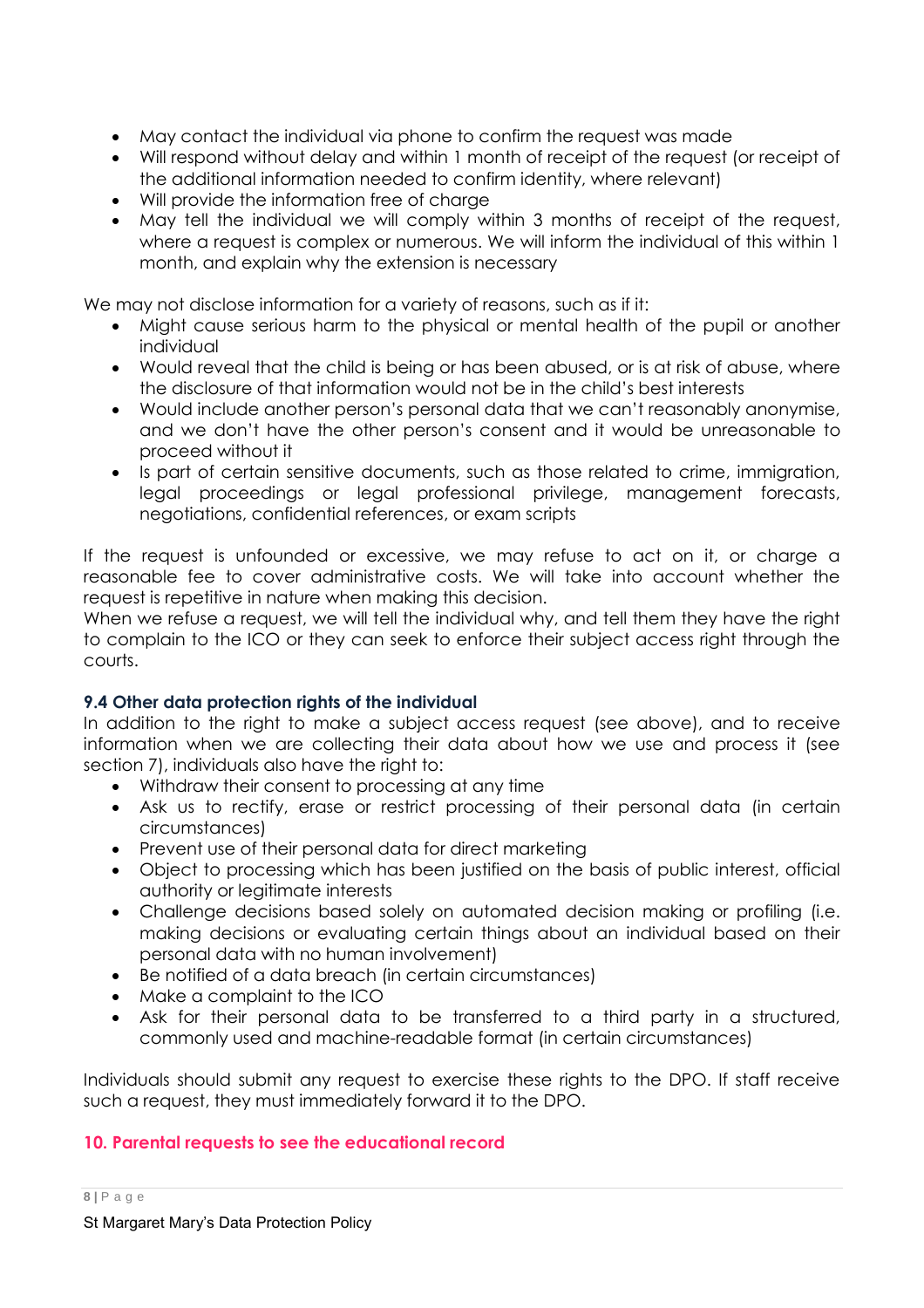Parents, or those with parental responsibility, have a legal right to free access to their child's educational record (which includes most information about a pupil) within 15 school days of receipt of a written request.

If the request is for a copy of the educational record, the school may charge a fee to cover the cost of supplying it.

This right applies as long as the pupil concerned is aged under 18.

There are certain circumstances in which this right can be denied, such as if releasing the information might cause serious harm to the physical or mental health of the pupil or another individual, or if it would mean releasing exam marks before they are officially announced.

## <span id="page-8-0"></span>**12. CCTV**

We use CCTV in one location at the school entrance for security. We will adhere to the ICO's [code of practice](https://ico.org.uk/media/for-organisations/documents/1542/cctv-code-of-practice.pdf) for the use of CCTV.

We do not need to ask individuals' permission to use CCTV, but we make it clear where individuals are being recorded. Security cameras are clearly visible and accompanied by prominent signs explaining that CCTV is in use.

Any enquiries about the CCTV system should be directed to Ms C. Byrne, School Business Manager.

### <span id="page-8-1"></span>**13. Photographs and videos**

As part of our school activities, we may take photographs and record images of individuals within our school.

We will obtain written consent from parents/carers for photographs and videos to be taken of their child for communication, marketing and promotional materials. We will clearly explain how the photograph and/or video will be used to both the parent/carer and pupil. Any photographs and videos taken by parents/carers at school events for their own personal use are not covered by data protection legislation. However, we will ask that photos or videos with other pupils are not shared publicly on social media for safeguarding

reasons, unless all the relevant parents/carers have agreed to this.

Where the school takes photographs and videos, uses may include:

- Within school on notice boards and in school magazines, brochures, newsletters, etc.
- Outside of school by external agencies such as the school photographer, newspapers, campaigns
- Online on our school website or social media pages

Consent can be refused or withdrawn at any time. If consent is withdrawn, we will delete the photograph or video and not distribute it further.

When using photographs and videos in this way we will not accompany them with any other personal information about the child, to ensure they cannot be identified.

## <span id="page-8-2"></span>**14. Data protection by design and default**

We will put measures in place to show that we have integrated data protection into all of our data processing activities, including:

- Appointing a suitably qualified DPO, and ensuring they have the necessary resources to fulfil their duties and maintain their expert knowledge
- Only processing personal data that is necessary for each specific purpose of processing, and always in line with the data protection principles set out in relevant data protection law (see section 6)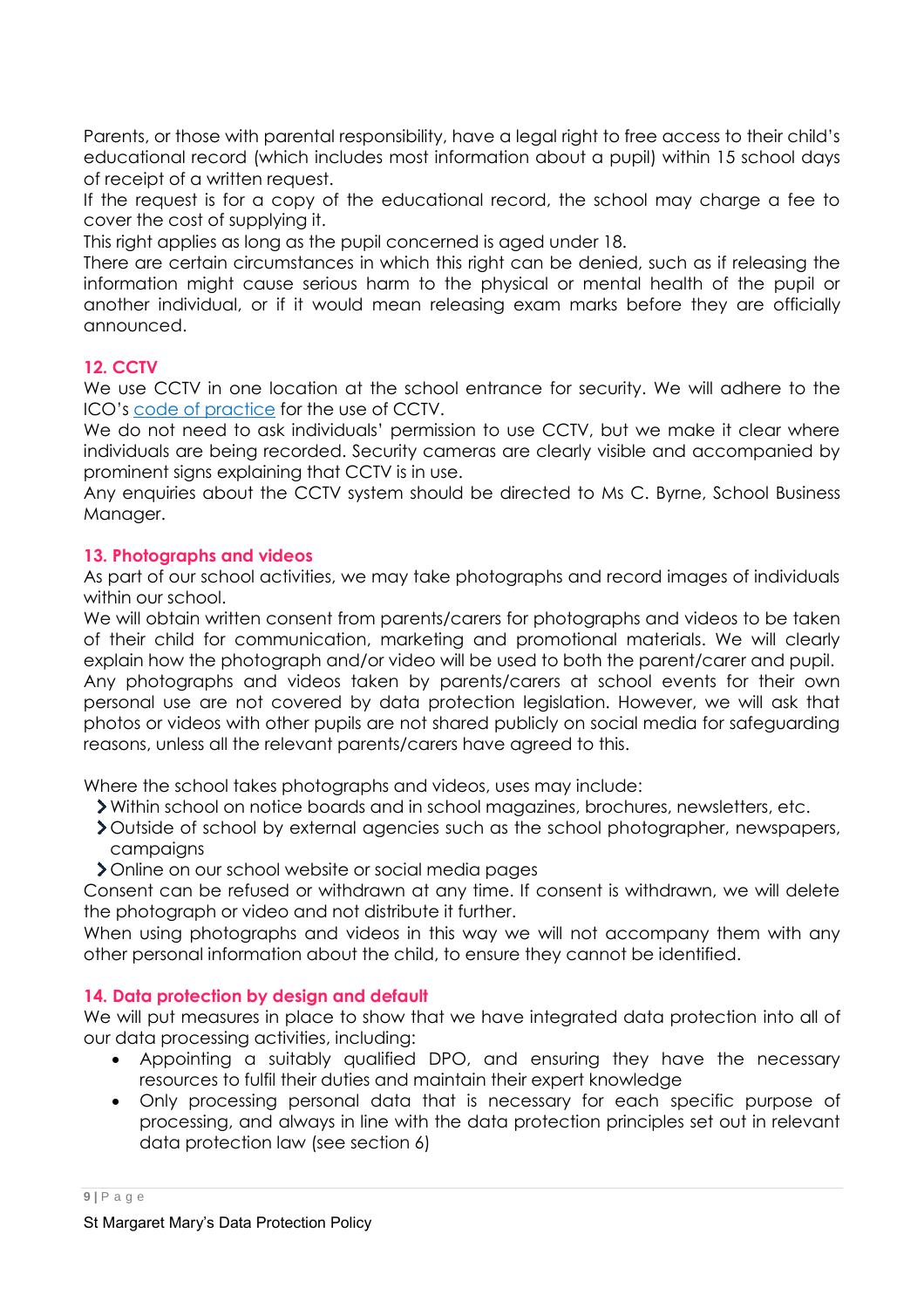- Completing data protection impact assessments where the school's processing of personal data presents a high risk to rights and freedoms of individuals, and when introducing new technologies (the DPO will advise on this process)
- Integrating data protection into internal documents including this policy, any related policies and privacy notices
- Regularly training members of staff on data protection law, this policy, any related policies and any other data protection matters; we will also keep a record of attendance
- Regularly conducting reviews and audits to test our privacy measures and make sure we are compliant
- Appropriate safeguards being put in place if we transfer any personal data outside of the European Economic Area (EEA), where different data protection laws will apply
- Maintaining records of our processing activities, including:
	- o For the benefit of data subjects, making available the name and contact details of our school and DPO and all information we are required to share about how we use and process their personal data (via our privacy notices)
	- o For all personal data that we hold, maintaining an internal record of the type of data, type of data subject, how and why we are using the data, any third-party recipients, any transfers outside of the EEA and the safeguards for those, retention periods and how we are keeping the data secure

## <span id="page-9-0"></span>**15. Data security and storage of records**

We will protect personal data and keep it safe from unauthorised or unlawful access, alteration, processing or disclosure, and against accidental or unlawful loss, destruction or damage.

In particular:

- Paper-based records and portable electronic devices, such as laptops and hard drives that contain personal data, are kept under lock and key when not in use
- Papers containing confidential personal data must not be left on office and classroom desks, on staffroom tables, or left anywhere else where there is general access
- Where personal information needs to be taken off site, staff must sign it in and out from the school office
- Passwords that are at least 10 characters long containing letters and numbers are used to access school computers, laptops and other electronic devices. Staff and pupils are reminded that they should not reuse passwords from other sites
- Encryption software is used to protect all portable devices and removable media, such as laptops and USB devices
- Staff, pupils or governors who store personal information on their personal devices are expected to follow the same security procedures as for school-owned equipment (see our acceptable use policy on acceptable use)
- Where we need to share personal data with a third party, we carry out due diligence and take reasonable steps to ensure it is stored securely and adequately protected (see section 8)

## <span id="page-9-1"></span>**16. Disposal of records**

Personal data that is no longer needed will be disposed of securely. Personal data that has become inaccurate or out of date will also be disposed of securely, where we cannot or do not need to rectify or update it.

#### **10 |** P a g e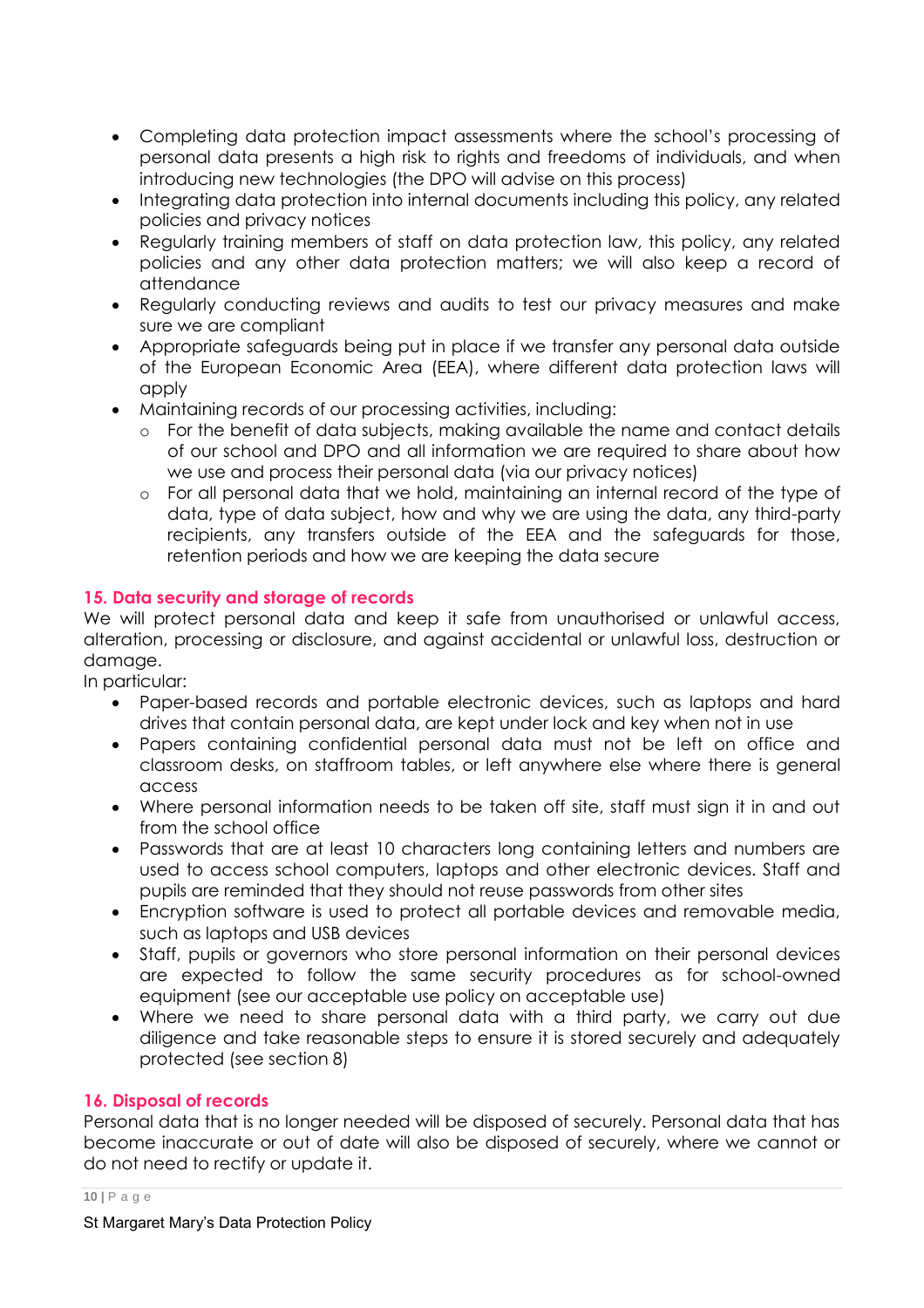For example, we will shred or incinerate paper-based records, and overwrite or delete electronic files. We may also use a third party to safely dispose of records on the school's behalf. If we do so, we will require the third party to provide sufficient guarantees that it complies with data protection law.

## <span id="page-10-0"></span>**17. Personal data breaches**

The school will make all reasonable endeavours to ensure that there are no personal data breaches.

In the unlikely event of a suspected data breach, we will follow the procedure set out in appendix 1.

When appropriate, we will report the data breach to the ICO within 72 hours after becoming aware of it.

### <span id="page-10-1"></span>**18. Training**

All staff are provided with data protection training as part of their induction process.

Data protection will also form part of continuing professional development, where changes to legislation, guidance or the school's processes make it necessary.

#### <span id="page-10-2"></span>**19. Monitoring arrangements**

The DPO is responsible for monitoring and reviewing this policy. This policy will be reviewed every **2 years** and shared with the full governing board.

#### <span id="page-10-3"></span>**20. Links with other policies**

This data protection policy is linked to our:

- Freedom of information publication scheme
- Safeguarding and Child protection policy
- E-safety policy (inc acceptable use of ICT protocols)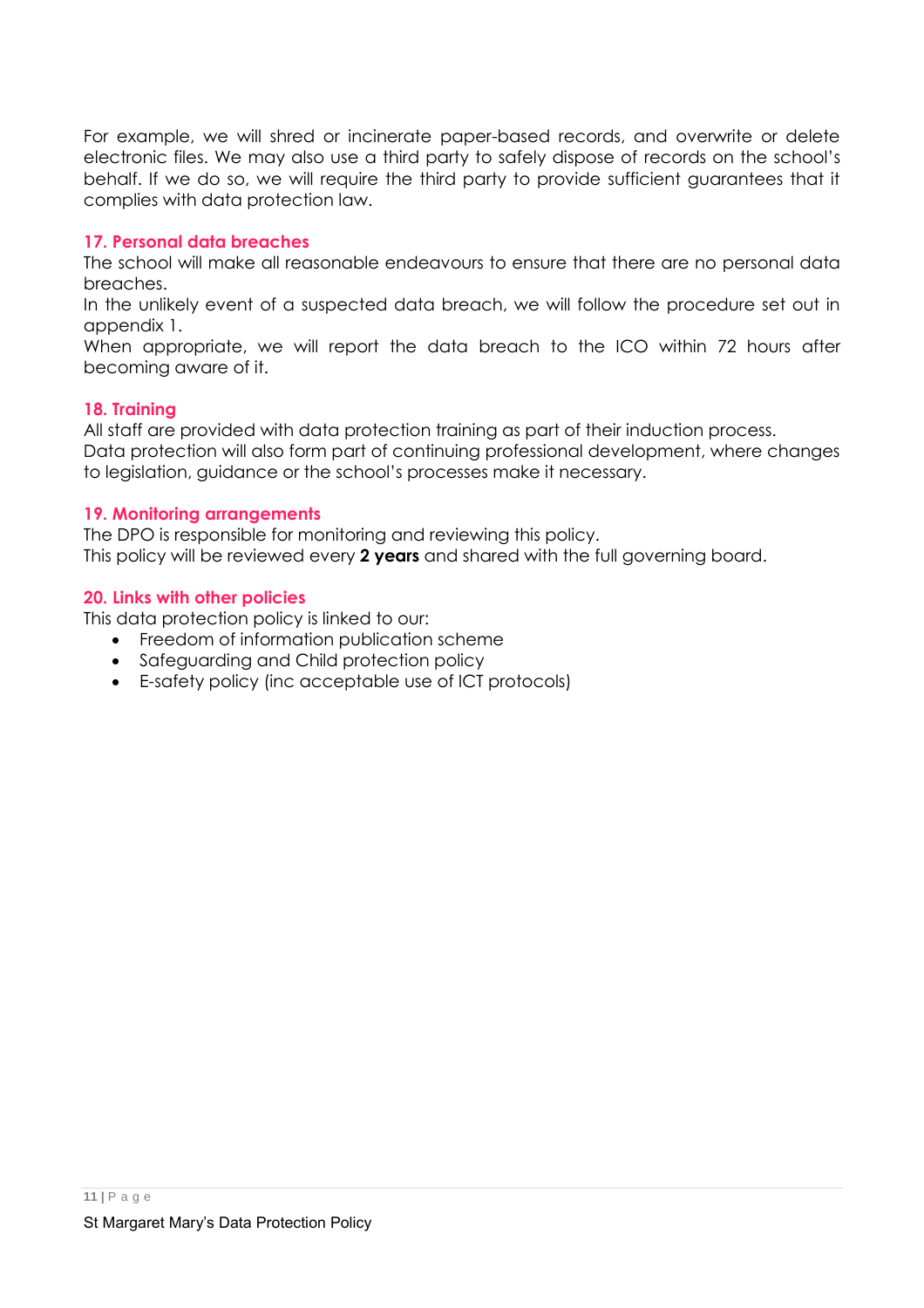## <span id="page-11-0"></span>**Appendix 1: Personal data breach procedure**

This procedure is based on [guidance on personal data breaches](https://ico.org.uk/for-organisations/guide-to-the-general-data-protection-regulation-gdpr/personal-data-breaches/) produced by the ICO.

On finding or causing a breach, or potential breach, the staff member or data processor must immediately notify the DPO

The DPO will investigate the report, and determine whether a breach has occurred. To decide, the DPO will consider whether personal data has been accidentally or unlawfully:

- $\bullet$  Lost
- Stolen
- Destroyed
- Altered
- Disclosed or made available where it should not have been
- Made available to unauthorised people

The DPO will alert the headteacher and the chair of governors

The DPO will make all reasonable efforts to contain and minimise the impact of the breach, assisted by relevant staff members or data processors where necessary (actions relevant to specific data types are set out at the end of this procedure)

The DPO will assess the potential consequences, based on how serious they are, and how likely they are to happen

The DPO will work out whether the breach must be reported to the ICO. This must be judged on a case-by-case basis. To decide, the DPO will consider whether the breach is likely to negatively affect people's rights and freedoms, and cause them any physical, material or non-material damage (e.g. emotional distress), including through:

- o Loss of control over their data
- o Discrimination
- o Identify theft or fraud
- o Financial loss
- o Unauthorised reversal of pseudonymisation (for example, key-coding)
- o Damage to reputation
- o Loss of confidentiality
- o Any other significant economic or social disadvantage to the individual(s) concerned
- o If it's likely that there will be a risk to people's rights and freedoms, the DPO must notify the ICO.

The DPO will document the decision (either way), in case it is challenged at a later date by the ICO or an individual affected by the breach.

Where the ICO must be notified, the DPO will do this via the ['report a breach' page](https://ico.org.uk/for-organisations/report-a-breach/) of the ICO website, or through their breach report line (0303 123 1113), within 72 hours. As required, the DPO will set out:

- A description of the nature of the personal data breach including, where possible:
	- o The categories and approximate number of individuals concerned
	- o The categories and approximate number of personal data records concerned
- The name and contact details of the DPO
- A description of the likely consequences of the personal data breach
- A description of the measures that have been, or will be taken, to deal with the breach and mitigate any possible adverse effects on the individual(s) concerned